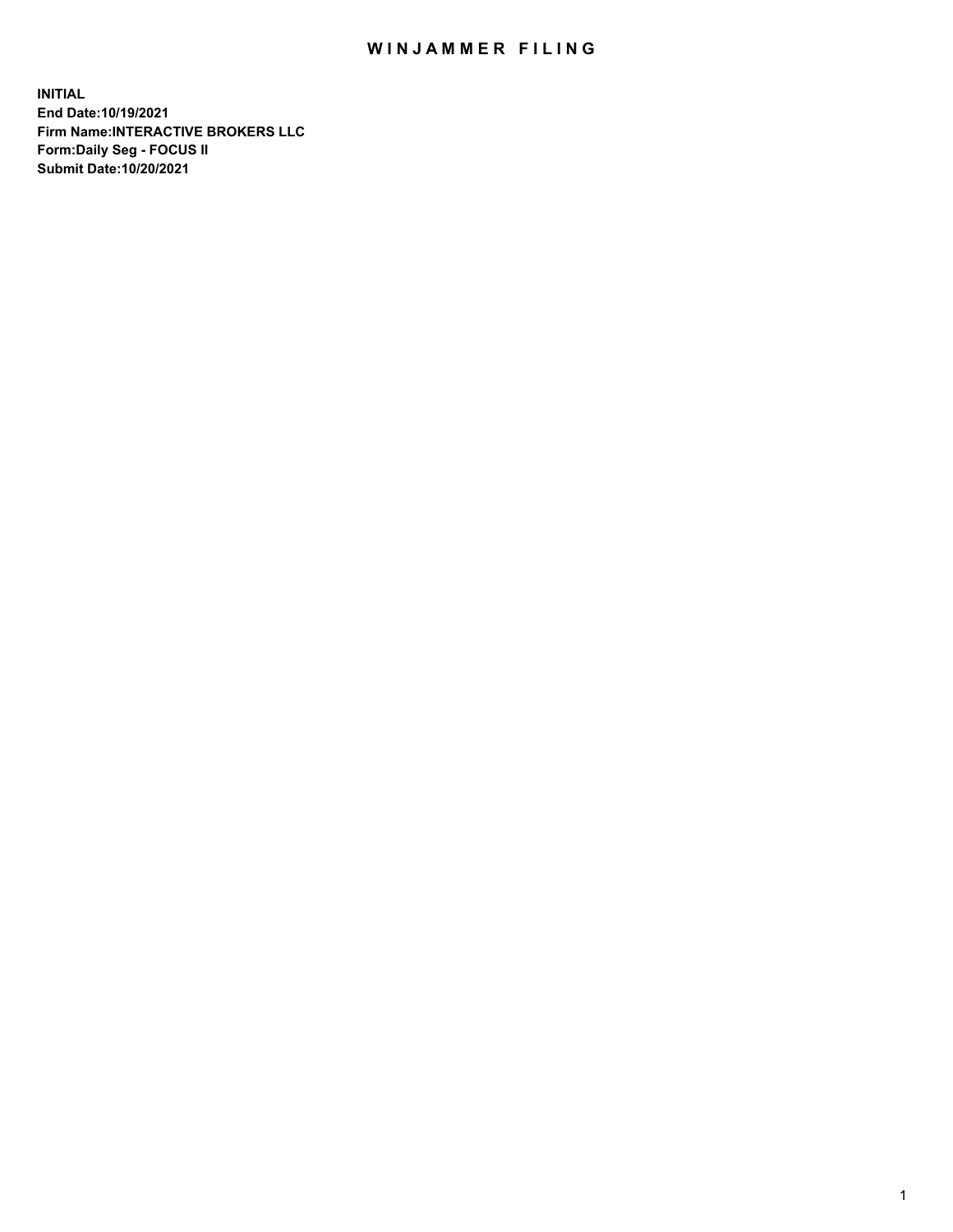**INITIAL End Date:10/19/2021 Firm Name:INTERACTIVE BROKERS LLC Form:Daily Seg - FOCUS II Submit Date:10/20/2021 Daily Segregation - Cover Page**

| Name of Company                                                                                                                                                                                                                                                                                                                | <b>INTERACTIVE BROKERS LLC</b>                                                                           |
|--------------------------------------------------------------------------------------------------------------------------------------------------------------------------------------------------------------------------------------------------------------------------------------------------------------------------------|----------------------------------------------------------------------------------------------------------|
| <b>Contact Name</b>                                                                                                                                                                                                                                                                                                            | James Menicucci                                                                                          |
| <b>Contact Phone Number</b>                                                                                                                                                                                                                                                                                                    | 203-618-8085                                                                                             |
| <b>Contact Email Address</b>                                                                                                                                                                                                                                                                                                   | jmenicucci@interactivebrokers.c<br>om                                                                    |
| FCM's Customer Segregated Funds Residual Interest Target (choose one):<br>a. Minimum dollar amount: ; or<br>b. Minimum percentage of customer segregated funds required:% ; or<br>c. Dollar amount range between: and; or<br>d. Percentage range of customer segregated funds required between:% and%.                         | $\overline{\mathbf{0}}$<br>$\overline{\mathbf{0}}$<br>155,000,000 245,000,000<br>0 <sub>0</sub>          |
| FCM's Customer Secured Amount Funds Residual Interest Target (choose one):<br>a. Minimum dollar amount: ; or<br>b. Minimum percentage of customer secured funds required:%; or<br>c. Dollar amount range between: and; or<br>d. Percentage range of customer secured funds required between:% and%.                            | $\overline{\mathbf{0}}$<br>$\overline{\mathbf{0}}$<br>80,000,000 120,000,000<br>00                       |
| FCM's Cleared Swaps Customer Collateral Residual Interest Target (choose one):<br>a. Minimum dollar amount: ; or<br>b. Minimum percentage of cleared swaps customer collateral required:% ; or<br>c. Dollar amount range between: and; or<br>d. Percentage range of cleared swaps customer collateral required between:% and%. | $\overline{\mathbf{0}}$<br>$\underline{\mathbf{0}}$<br>$\underline{0}$ $\underline{0}$<br>0 <sub>0</sub> |

Attach supporting documents CH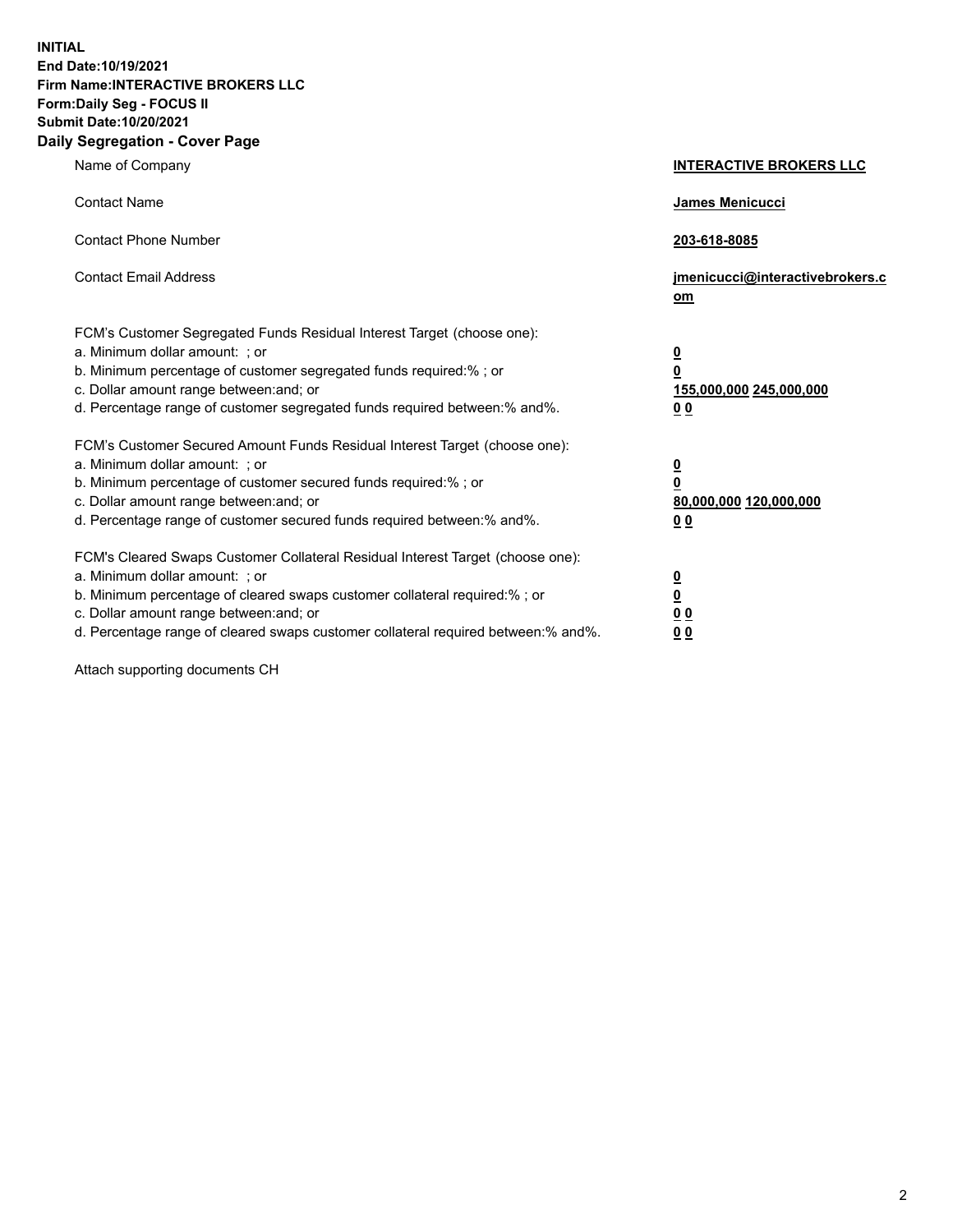## **INITIAL End Date:10/19/2021 Firm Name:INTERACTIVE BROKERS LLC Form:Daily Seg - FOCUS II Submit Date:10/20/2021**

|     | <b>Daily Segregation - Secured Amounts</b>                                                  |                                  |
|-----|---------------------------------------------------------------------------------------------|----------------------------------|
|     | Foreign Futures and Foreign Options Secured Amounts                                         |                                  |
|     | Amount required to be set aside pursuant to law, rule or regulation of a foreign            | $0$ [7305]                       |
|     | government or a rule of a self-regulatory organization authorized thereunder                |                                  |
| 1.  | Net ledger balance - Foreign Futures and Foreign Option Trading - All Customers             |                                  |
|     | A. Cash                                                                                     | 510,597,264 [7315]               |
|     | B. Securities (at market)                                                                   | $0$ [7317]                       |
| 2.  | Net unrealized profit (loss) in open futures contracts traded on a foreign board of trade   | 11,701,266 [7325]                |
| 3.  | Exchange traded options                                                                     |                                  |
|     | a. Market value of open option contracts purchased on a foreign board of trade              | 131,907 [7335]                   |
|     | b. Market value of open contracts granted (sold) on a foreign board of trade                | $-8,503$ [7337]                  |
| 4.  | Net equity (deficit) (add lines 1. 2. and 3.)                                               | 522,421,934 [7345]               |
| 5.  | Account liquidating to a deficit and account with a debit balances - gross amount           | $6,142$ [7351]                   |
|     | Less: amount offset by customer owned securities                                            | 0 [7352] 6,142 [7354]            |
| 6.  | Amount required to be set aside as the secured amount - Net Liquidating Equity              | 522,428,076 [7355]               |
|     | Method (add lines 4 and 5)                                                                  |                                  |
| 7.  | Greater of amount required to be set aside pursuant to foreign jurisdiction (above) or line | 522,428,076 [7360]               |
|     | 6.                                                                                          |                                  |
|     | FUNDS DEPOSITED IN SEPARATE REGULATION 30.7 ACCOUNTS                                        |                                  |
| 1.  | Cash in banks                                                                               |                                  |
|     | A. Banks located in the United States                                                       | 105,943,397 [7500]               |
|     | B. Other banks qualified under Regulation 30.7                                              | 0 [7520] 105,943,397 [7530]      |
| 2.  | Securities                                                                                  |                                  |
|     | A. In safekeeping with banks located in the United States                                   | 320,990,580 [7540]               |
|     | B. In safekeeping with other banks qualified under Regulation 30.7                          | 0 [7560] 320,990,580 [7570]      |
| 3.  | Equities with registered futures commission merchants                                       |                                  |
|     | A. Cash                                                                                     | $0$ [7580]                       |
|     | <b>B.</b> Securities                                                                        | $0$ [7590]                       |
|     | C. Unrealized gain (loss) on open futures contracts                                         | $0$ [7600]                       |
|     | D. Value of long option contracts                                                           | $0$ [7610]                       |
|     | E. Value of short option contracts                                                          | 0 [7615] 0 [7620]                |
| 4.  | Amounts held by clearing organizations of foreign boards of trade                           |                                  |
|     | A. Cash                                                                                     | $0$ [7640]                       |
|     | <b>B.</b> Securities                                                                        | <u>0</u> [7650]                  |
|     | C. Amount due to (from) clearing organization - daily variation                             | $0$ [7660]                       |
|     | D. Value of long option contracts                                                           | $0$ [7670]                       |
|     | E. Value of short option contracts                                                          | 0 [7675] 0 [7680]                |
| 5.  | Amounts held by members of foreign boards of trade                                          |                                  |
|     | A. Cash                                                                                     | 199,930,159 [7700]               |
|     | <b>B.</b> Securities                                                                        | $0$ [7710]                       |
|     | C. Unrealized gain (loss) on open futures contracts                                         | 15,505,105 [7720]                |
|     | D. Value of long option contracts                                                           | 131,907 [7730]                   |
|     | E. Value of short option contracts                                                          | -8,503 [7735] 215,558,668 [7740] |
| 6.  | Amounts with other depositories designated by a foreign board of trade                      | $0$ [7760]                       |
| 7.  | Segregated funds on hand                                                                    | $0$ [7765]                       |
| 8.  | Total funds in separate section 30.7 accounts                                               | 642,492,645 [7770]               |
| 9.  | Excess (deficiency) Set Aside for Secured Amount (subtract line 7 Secured Statement         | 120,064,569 [7380]               |
|     | Page 1 from Line 8)                                                                         |                                  |
| 10. | Management Target Amount for Excess funds in separate section 30.7 accounts                 | 80,000,000 [7780]                |
| 11. | Excess (deficiency) funds in separate 30.7 accounts over (under) Management Target          | 40,064,569 [7785]                |
|     |                                                                                             |                                  |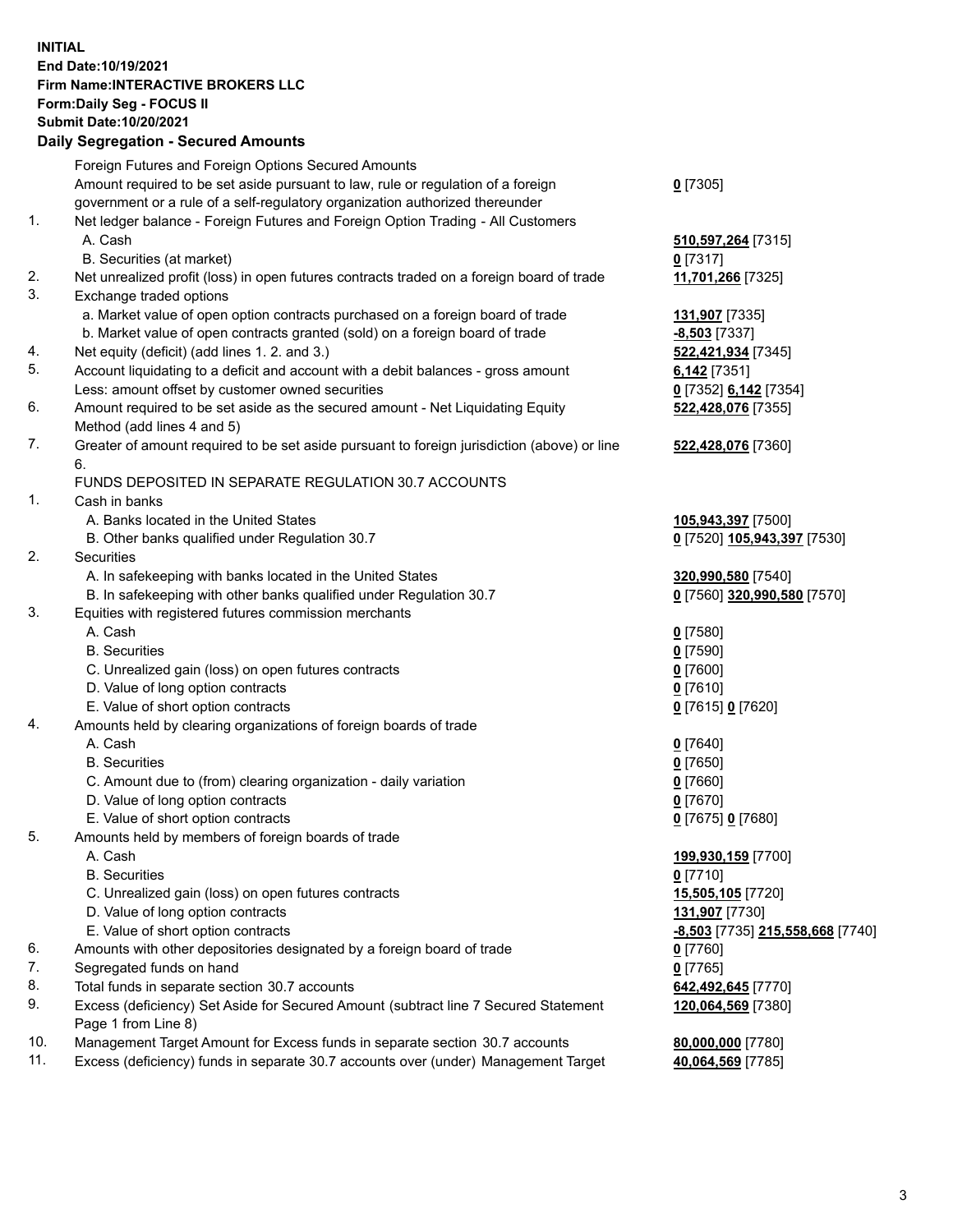**INITIAL End Date:10/19/2021 Firm Name:INTERACTIVE BROKERS LLC Form:Daily Seg - FOCUS II Submit Date:10/20/2021 Daily Segregation - Segregation Statement** SEGREGATION REQUIREMENTS(Section 4d(2) of the CEAct) 1. Net ledger balance A. Cash **7,163,985,005** [7010] B. Securities (at market) **0** [7020] 2. Net unrealized profit (loss) in open futures contracts traded on a contract market **409,538,281** [7030] 3. Exchange traded options A. Add market value of open option contracts purchased on a contract market **430,698,587** [7032] B. Deduct market value of open option contracts granted (sold) on a contract market **-327,363,147** [7033] 4. Net equity (deficit) (add lines 1, 2 and 3) **7,676,858,726** [7040] 5. Accounts liquidating to a deficit and accounts with debit balances - gross amount **1,094,120** [7045] Less: amount offset by customer securities **0** [7047] **1,094,120** [7050] 6. Amount required to be segregated (add lines 4 and 5) **7,677,952,846** [7060] FUNDS IN SEGREGATED ACCOUNTS 7. Deposited in segregated funds bank accounts A. Cash **2,174,484,959** [7070] B. Securities representing investments of customers' funds (at market) **3,189,434,710** [7080] C. Securities held for particular customers or option customers in lieu of cash (at market) **0** [7090] 8. Margins on deposit with derivatives clearing organizations of contract markets A. Cash **1,990,690,365** [7100] B. Securities representing investments of customers' funds (at market) **410,581,735** [7110] C. Securities held for particular customers or option customers in lieu of cash (at market) **0** [7120] 9. Net settlement from (to) derivatives clearing organizations of contract markets **10,854,768** [7130] 10. Exchange traded options A. Value of open long option contracts **430,624,207** [7132] B. Value of open short option contracts **-327,362,374** [7133] 11. Net equities with other FCMs A. Net liquidating equity **0** [7140] B. Securities representing investments of customers' funds (at market) **0** [7160] C. Securities held for particular customers or option customers in lieu of cash (at market) **0** [7170] 12. Segregated funds on hand **0** [7150] 13. Total amount in segregation (add lines 7 through 12) **7,879,308,370** [7180] 14. Excess (deficiency) funds in segregation (subtract line 6 from line 13) **201,355,524** [7190] 15. Management Target Amount for Excess funds in segregation **155,000,000** [7194] 16. Excess (deficiency) funds in segregation over (under) Management Target Amount **46,355,524** [7198]

Excess